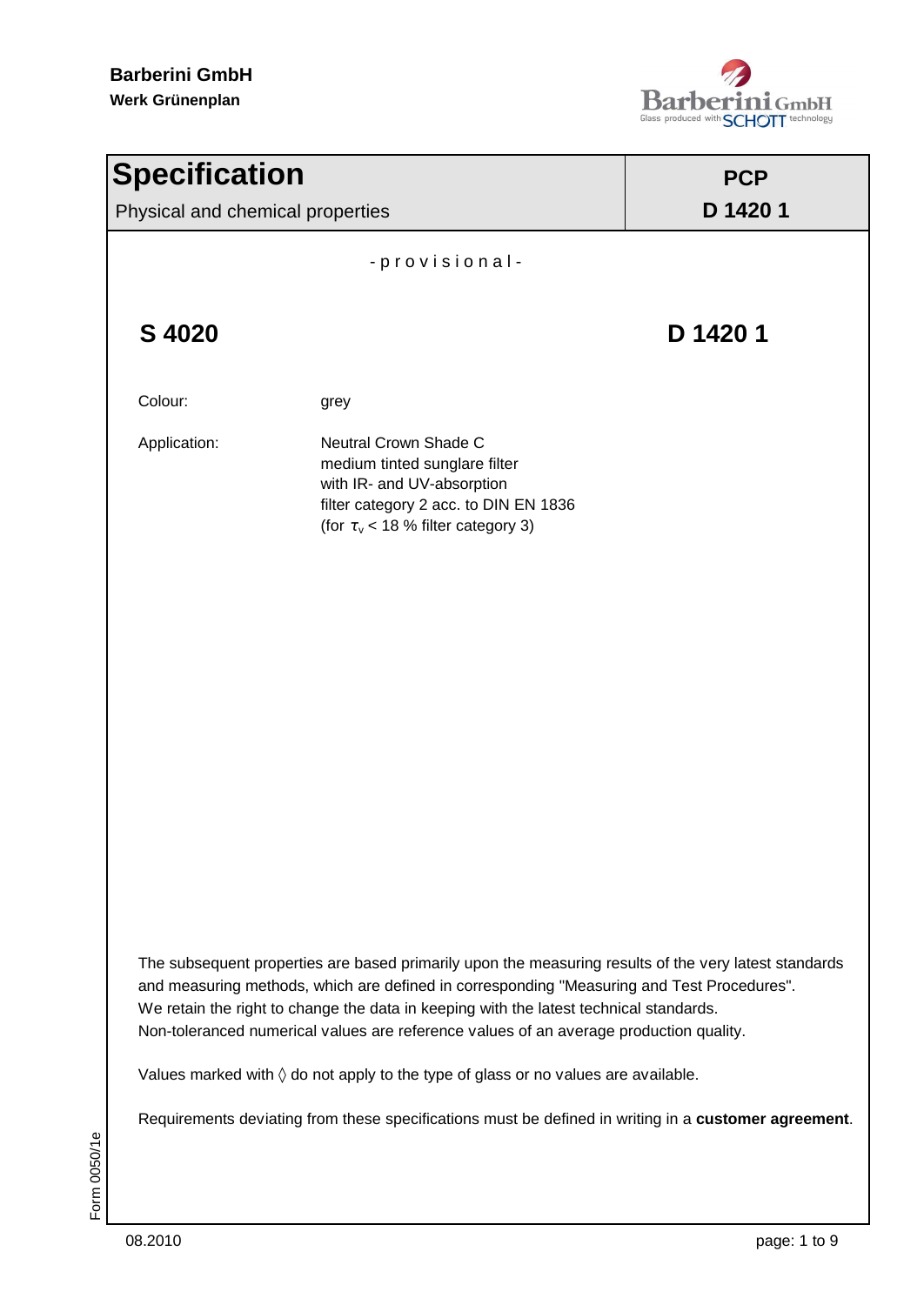

| <b>Specification</b><br>Physical and chemical properties |                                                                         |                                                                         |      |     |                 | <b>PCP</b><br>D 1420 1 |            |  |
|----------------------------------------------------------|-------------------------------------------------------------------------|-------------------------------------------------------------------------|------|-----|-----------------|------------------------|------------|--|
| 1.                                                       | <b>Optical properties</b>                                               |                                                                         |      |     |                 |                        |            |  |
| 1.1                                                      |                                                                         | Refractive indices (20 °C)                                              |      |     |                 |                        |            |  |
|                                                          | Pretreatment of samples                                                 |                                                                         |      |     | $n_{\rm g}$     |                        | 1.5354     |  |
|                                                          | [ x ] Condition as supplied                                             |                                                                         |      |     | $n_{F}$         |                        | 1.5305     |  |
|                                                          | ] annealed at 40 °C/h                                                   |                                                                         |      |     | $n_F$           |                        | 1.5300     |  |
|                                                          |                                                                         |                                                                         |      |     | $n_{\rm e}$     | 1.5255                 |            |  |
|                                                          |                                                                         |                                                                         |      |     | $n_{\rm d}$     |                        | 1.5232     |  |
|                                                          |                                                                         |                                                                         |      |     | $n_{\rm D}$     |                        | 1.5231     |  |
|                                                          |                                                                         |                                                                         |      |     | $n_{\rm C}$     |                        | 1.5207     |  |
|                                                          |                                                                         |                                                                         |      |     | $n_{\rm C}$     |                        | 1.5202     |  |
| 1.1.1                                                    | Abbe value                                                              |                                                                         |      |     | $V_{e}$         |                        | 53.7       |  |
|                                                          |                                                                         |                                                                         |      |     | $V_D$           | 53.9                   |            |  |
| $1.2$                                                    | <b>Transmittance data</b>                                               |                                                                         |      |     |                 |                        |            |  |
| 1.2.1                                                    |                                                                         | Spectral transmittance $\tau(\lambda)$                                  |      |     |                 |                        |            |  |
| 1.2.1.1                                                  | $\tau(\lambda)$ - curve                                                 |                                                                         |      |     |                 |                        |            |  |
|                                                          | Plot of spectral transmittance $\tau(\lambda)$ for                      |                                                                         |      |     |                 | see annex              |            |  |
|                                                          | $d = 2.0$ mm ( $\lambda = 300$ nm to 1500 nm)                           |                                                                         |      |     |                 |                        |            |  |
| 1.2.1.2                                                  | $\tau$ ( $\lambda$ ) - individual values in % (d = 2.0 mm)              |                                                                         |      |     |                 |                        |            |  |
|                                                          | $\tau(\lambda)_{\text{max}}$ for the $\lambda$ - range 280 nm to 315 nm |                                                                         |      |     |                 |                        | < 0.01     |  |
|                                                          |                                                                         | $\tau(\lambda)_{\text{max}}$ for the $\lambda$ - range 315 nm to 350 nm |      |     |                 | 1.7                    |            |  |
|                                                          |                                                                         | $\tau_{\rm \,350}$                                                      |      |     |                 | 1.7                    |            |  |
|                                                          | $\tau_{380}$                                                            |                                                                         |      |     |                 | 11.7                   |            |  |
|                                                          | $\tau(\lambda)_{\text{min}}$ for the $\lambda$ - range 500 nm to 650 nm |                                                                         |      |     |                 | 16.3                   |            |  |
| 1.2.1.3                                                  |                                                                         | Edge wavelength ( $d = 2.0$ mm)                                         |      |     |                 |                        |            |  |
|                                                          | Edge wavelength $\lambda_c$ ( $\tau$ = 0.46) in nm                      |                                                                         |      |     |                 |                        | $\Diamond$ |  |
| 1.2.2                                                    | Luminous transmittance $\tau_{v}$                                       |                                                                         |      |     |                 |                        |            |  |
| 1.2.2.1                                                  | Luminous transmittance $\tau_{\rm vC}$ in % at nominal thickness        |                                                                         |      |     | $20.0* \pm 3.0$ |                        |            |  |
|                                                          | * nominal transmittance<br>$d = 2.0$ mm                                 |                                                                         |      |     |                 |                        |            |  |
|                                                          | Luminous transmittance as a function of thickness                       |                                                                         |      |     |                 |                        |            |  |
|                                                          | Thickness in mm                                                         | 1.4                                                                     | 2.0  | 3.0 | 4.0             | 5.0                    | 6.0        |  |
|                                                          | $\tau_{\nu\textsf{D65}}$ in %                                           | $\Diamond$                                                              | 20.0 | ♦   | $\Diamond$      | ♦                      | $\Diamond$ |  |
|                                                          | $\tau_{vA}$ in %                                                        | $\Diamond$                                                              | 20.2 | ♦   | ♦               | $\Diamond$             | ♦          |  |
|                                                          | $\tau_{\rm vC}$ in %                                                    | $\Diamond$                                                              | 20.0 | ♦   | $\Diamond$      | $\Diamond$             | $\Diamond$ |  |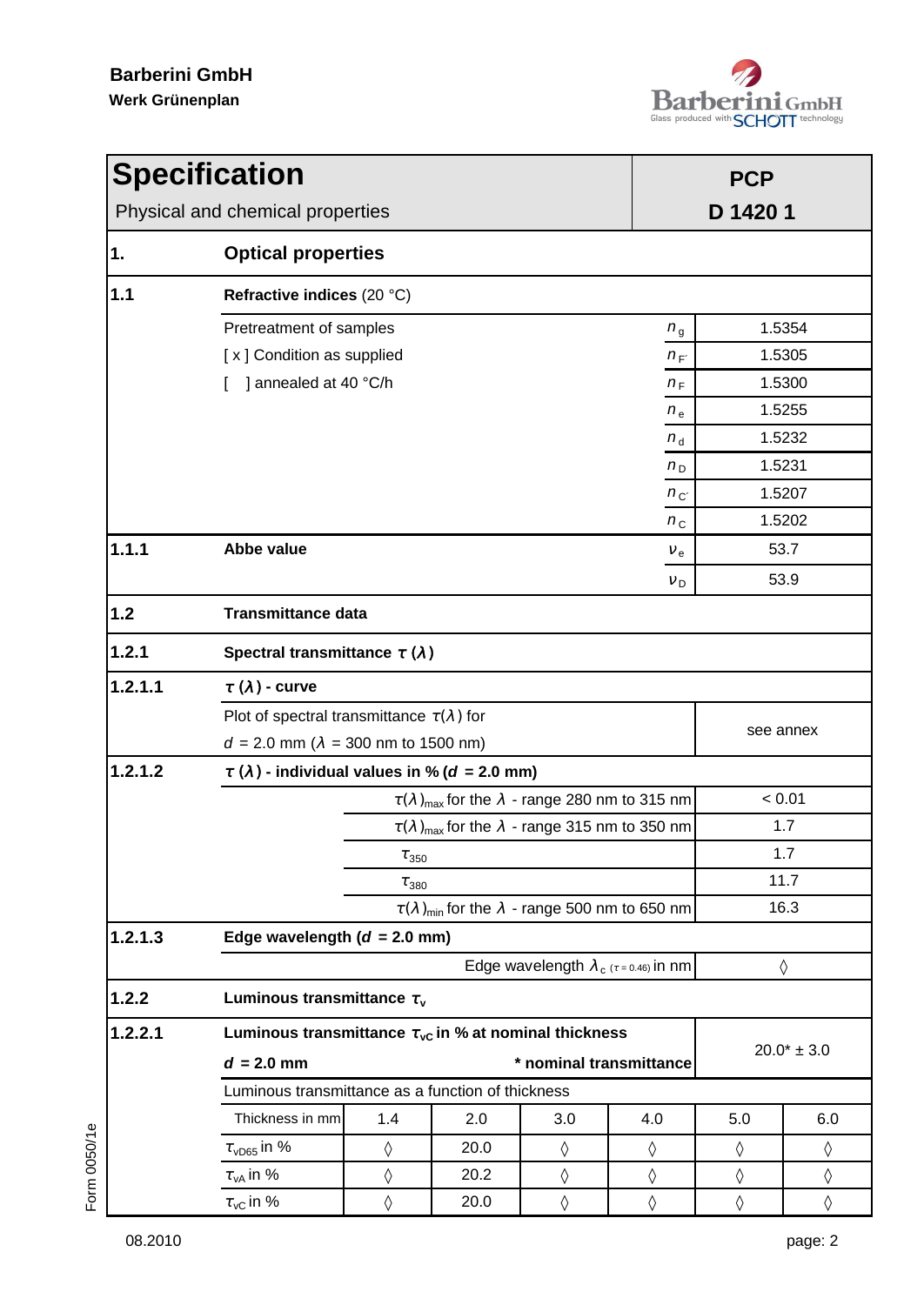

|                                           | <b>Specification</b>                                                     | <b>PCP</b>                                                      |                  |  |  |  |
|-------------------------------------------|--------------------------------------------------------------------------|-----------------------------------------------------------------|------------------|--|--|--|
|                                           | Physical and chemical properties                                         | D 1420 1                                                        |                  |  |  |  |
| 1.2.2.2<br>Scale number / Filter category |                                                                          |                                                                 |                  |  |  |  |
|                                           | N for mean thickness $d = 1.8$ mm ( $\tau_{\nu\text{D65}} = 22.8$ %)     |                                                                 | $6 - 2.5$        |  |  |  |
|                                           | N for mean thickness $d = 2.6$ mm ( $\tau_{\text{vD65}} = 12.6$ %)       |                                                                 | $6 - 3.1$        |  |  |  |
|                                           | filter category for luminous transmittance $\tau_{\text{vD65}} = 20.0$ % |                                                                 | 2                |  |  |  |
| 1.2.3                                     | Special transmittance values in % ( $d = 2.0$ mm)                        |                                                                 |                  |  |  |  |
| 1.2.3.1                                   | <b>UV</b> - transmittance                                                |                                                                 |                  |  |  |  |
|                                           |                                                                          | $\tau_{UVA}$                                                    | 4.2              |  |  |  |
|                                           |                                                                          | $\tau_{UVB}$                                                    | < 0.05           |  |  |  |
|                                           |                                                                          | $\tau$ <sub>SUV</sub>                                           | 1.9              |  |  |  |
|                                           |                                                                          | $\tau$ <sub>SUVA</sub>                                          | 2.9              |  |  |  |
|                                           |                                                                          | $\tau$ SUVB                                                     | < 0.05           |  |  |  |
|                                           |                                                                          | Mean $\tau(\lambda)$ for the $\lambda$ - range 290 nm to 320 nm |                  |  |  |  |
| 1.2.3.2                                   | IR - transmittance                                                       | $\tau$ <sub>SIR</sub>                                           | 9.0              |  |  |  |
| 1.2.3.3                                   | Solar blue - light transmittance                                         | $\tau_{sb}$                                                     | 18.6             |  |  |  |
| $1.3$                                     | <b>Colour</b>                                                            |                                                                 |                  |  |  |  |
| 1.3.1                                     | <b>Visual evaluation</b>                                                 |                                                                 | ♦                |  |  |  |
| 1.3.2                                     | <b>Colorimetry</b>                                                       |                                                                 |                  |  |  |  |
|                                           | Chromaticity coordinates                                                 | A<br>X<br>У                                                     | 0.3206<br>0.3307 |  |  |  |
|                                           | Chromaticity coordinates (colour locus) are referred to the              | B<br>x                                                          | 0.3226           |  |  |  |
|                                           | Standard Illuminant C according CIE 2°-observer for                      | У                                                               | 0.3287           |  |  |  |
|                                           | $d = 2.0$ mm                                                             | $\mathsf C$<br>X<br>У                                           | 0.3261<br>0.3327 |  |  |  |
|                                           | In case of verification, the measured values may additionally de-        | D<br>x                                                          | 0.3236           |  |  |  |
|                                           | viate by the measuring uncertainty of the used measuring devices.        | У                                                               | 0.3350           |  |  |  |
|                                           | part of chromaticity coordinates                                         |                                                                 | see annex        |  |  |  |
| 1.3.3                                     | <b>Signal light recognition</b>                                          |                                                                 |                  |  |  |  |
|                                           | Relative visual attenuation coefficient (quotient) Q                     | $Q_{blue}$                                                      | 0.94             |  |  |  |
|                                           | for signal light recognition referred to the                             | $Q_{green}$                                                     | 0.98             |  |  |  |
|                                           | luminous transmittance $\tau_{\text{vD65}} = 20.0 \%$                    | $Q$ <sub>yellow</sub>                                           | 1.03             |  |  |  |
|                                           | (refer to 1.2.2.1)                                                       | $Q_{red}$                                                       | 0.98             |  |  |  |
| 1.3.4                                     | Yellowness index ( $d = 10$ mm)                                          |                                                                 |                  |  |  |  |
|                                           |                                                                          | $Y_i$                                                           | ♦                |  |  |  |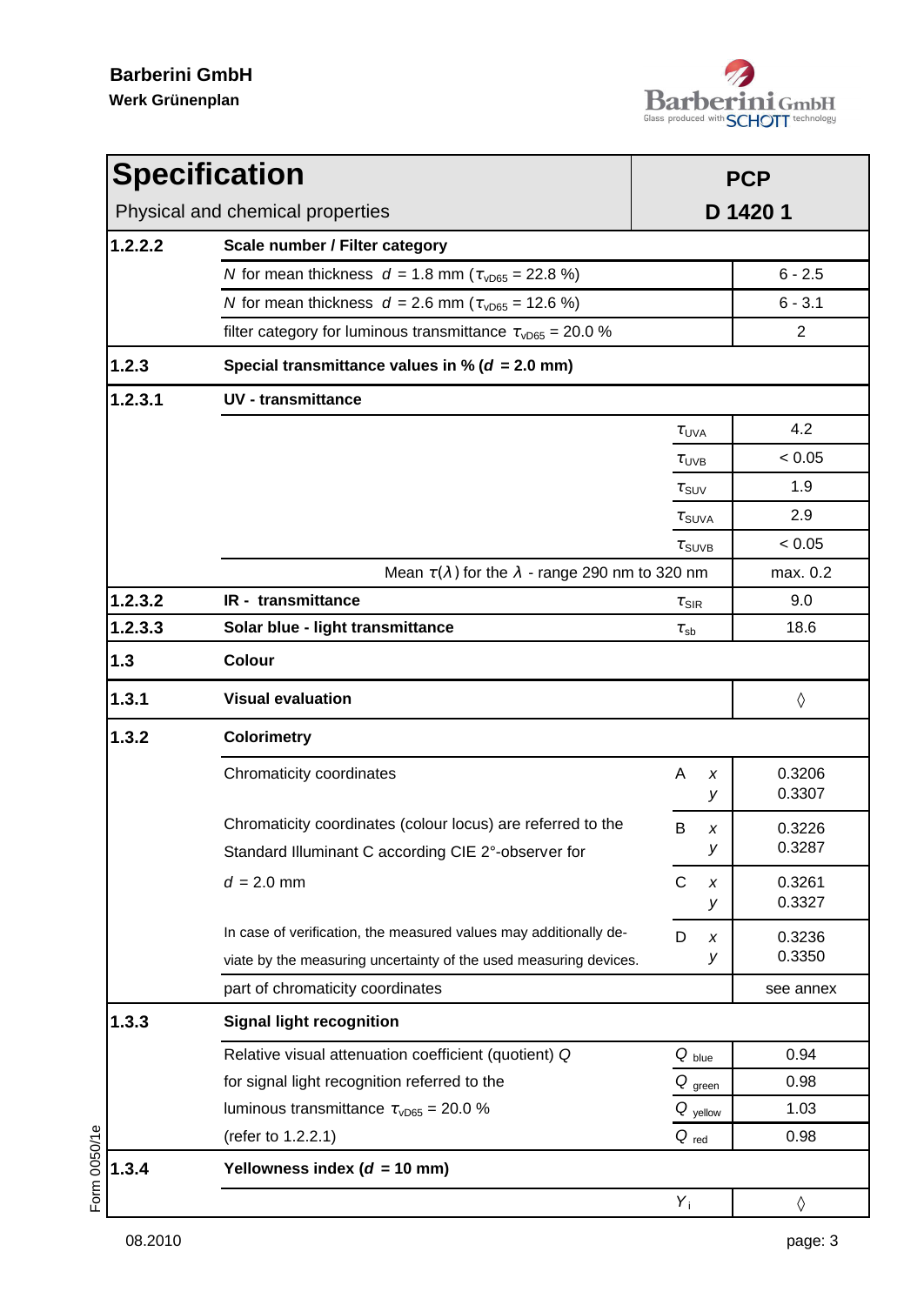

| <b>Specification</b>             |                                                                                                                                  | <b>PCP</b> |                                |                                              |  |  |
|----------------------------------|----------------------------------------------------------------------------------------------------------------------------------|------------|--------------------------------|----------------------------------------------|--|--|
| Physical and chemical properties |                                                                                                                                  |            | D 1420 1                       |                                              |  |  |
| 2.                               | <b>Thermal properties</b>                                                                                                        |            |                                |                                              |  |  |
| 2.1                              | Viscosities and corresponding temperatures                                                                                       |            |                                |                                              |  |  |
|                                  | Designation                                                                                                                      |            | Viscosity<br>Ig $\eta$ in dPas | Temperature<br>$\vartheta$ in ${}^{\circ}$ C |  |  |
|                                  | Strain point                                                                                                                     |            | 14.5                           | 496                                          |  |  |
|                                  | Annealing point                                                                                                                  | 13.0       |                                | 532                                          |  |  |
|                                  | Softening point                                                                                                                  | 7.6        |                                | 750                                          |  |  |
|                                  | Forming temperature                                                                                                              | 6.0        |                                | 868                                          |  |  |
|                                  | Forming temperature                                                                                                              | 5.0        |                                | 967                                          |  |  |
|                                  | Forming temperature                                                                                                              | 4.0        |                                | 1097                                         |  |  |
| 2.2                              | Transformation temperature Tg in °C                                                                                              |            |                                | 528                                          |  |  |
| 2.3                              | Coefficient of mean linear thermal expansion<br>$\alpha$ (20 °C;300 °C) in 10 <sup>-6</sup> K <sup>-1</sup> (Static measurement) |            |                                | 9.5                                          |  |  |
| 2.4                              | <b>Fuseability</b>                                                                                                               |            |                                |                                              |  |  |
|                                  | Stress-free fusion with suitable Barberini GmbH lower segments<br>is possible.                                                   |            |                                |                                              |  |  |
| 2.5                              | Mean specific heat capacity $c_p(20 °C)$ to 100 °C) in J/(g $\cdot$ K)                                                           |            |                                | ♦                                            |  |  |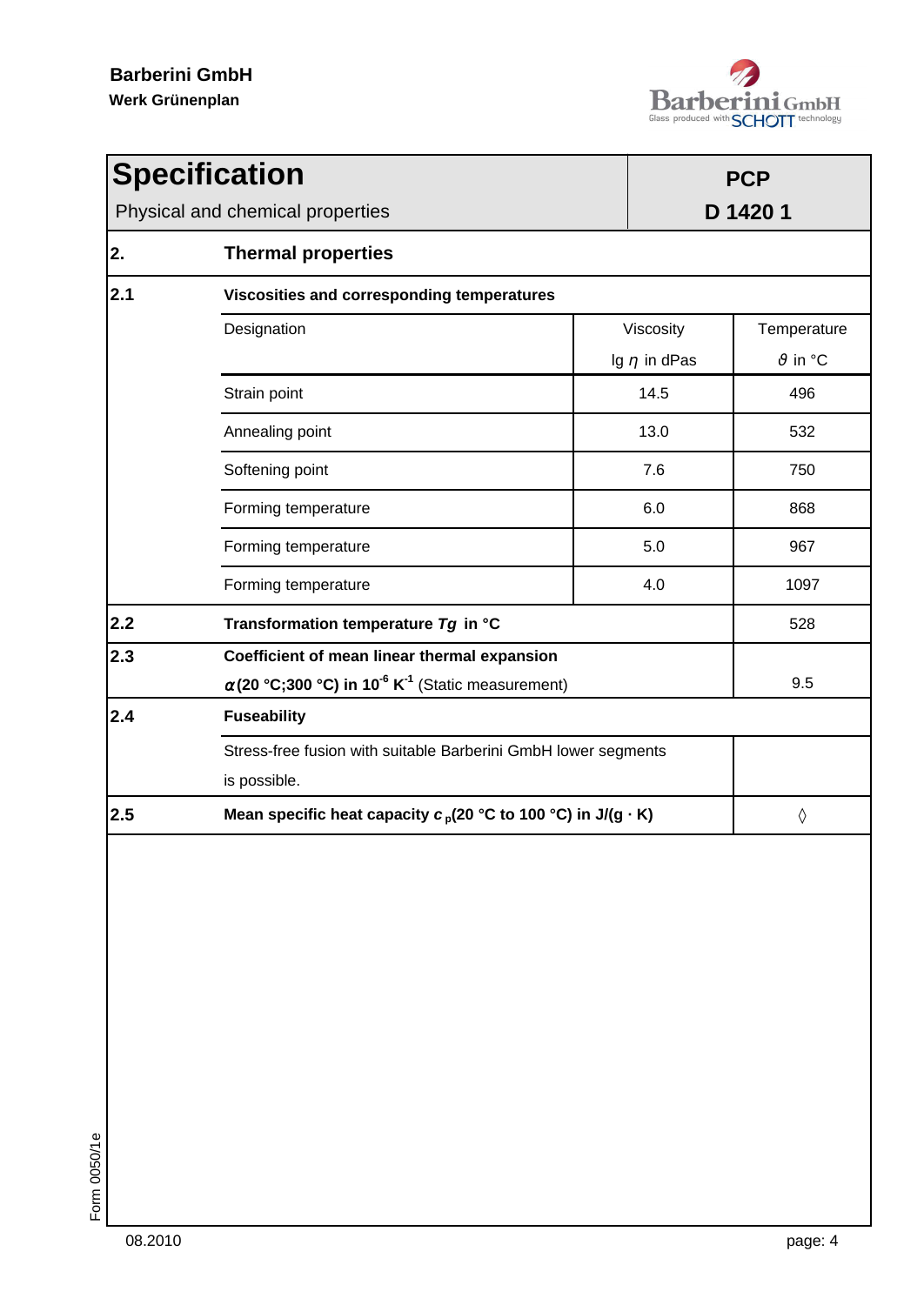

| <b>Specification</b>                                                               |                                                                                                                                                                    |          | <b>PCP</b> |  |  |
|------------------------------------------------------------------------------------|--------------------------------------------------------------------------------------------------------------------------------------------------------------------|----------|------------|--|--|
| Physical and chemical properties                                                   |                                                                                                                                                                    | D 1420 1 |            |  |  |
| 3.                                                                                 | <b>Mechanical properties</b>                                                                                                                                       |          |            |  |  |
| 3.1                                                                                | <b>Density <math>\rho</math> in g/cm<sup>3</sup></b> (annealed at 40 °C/h)                                                                                         |          | 2.60       |  |  |
| 3.2                                                                                | Stress optical coefficient C in 1.02 · 10 <sup>-12</sup> m <sup>2</sup> /N                                                                                         |          | 3.5        |  |  |
| 3.3<br><b>Breaking strength</b>                                                    |                                                                                                                                                                    |          |            |  |  |
|                                                                                    | A higher mechanical strength can be realized by chemical<br>toughening according to the ion exchange procedure<br>(refer to annex 3.3.1) or by thermal toughening. |          |            |  |  |
| Both toughening methods may cause in slightly<br>transmittance - and colourchange. |                                                                                                                                                                    |          |            |  |  |
| 3.3.1                                                                              | <b>Chemical toughening</b>                                                                                                                                         |          |            |  |  |
|                                                                                    | Processing temperature $\vartheta$ in ${}^{\circ}$ C                                                                                                               |          |            |  |  |
|                                                                                    | Processing time $t$ in h                                                                                                                                           |          |            |  |  |
|                                                                                    | Compressive stress Ds as birefringence in nm/cm                                                                                                                    | 7180     |            |  |  |
|                                                                                    | Penetration depth Nz up to neutral zone in µm                                                                                                                      |          |            |  |  |
| 3.3.2                                                                              | <b>Thermal toughening</b>                                                                                                                                          |          |            |  |  |
|                                                                                    | Recommended minimum thickness d in mm for toughened safety<br>glass lenses without corrective effect as per ball drop test (DIN EN 168)                            |          |            |  |  |
| 3.4                                                                                | Young's modulus E in kN/mm <sup>2</sup>                                                                                                                            |          |            |  |  |
| 3.5                                                                                | Poisson's ratio $\mu$                                                                                                                                              |          | $\Diamond$ |  |  |
| 3.6                                                                                | Torsion modulus G in kN/mm <sup>2</sup>                                                                                                                            |          | $\Diamond$ |  |  |
| 3.7<br>Knoop hardness HK 0.1/20                                                    |                                                                                                                                                                    | 500      |            |  |  |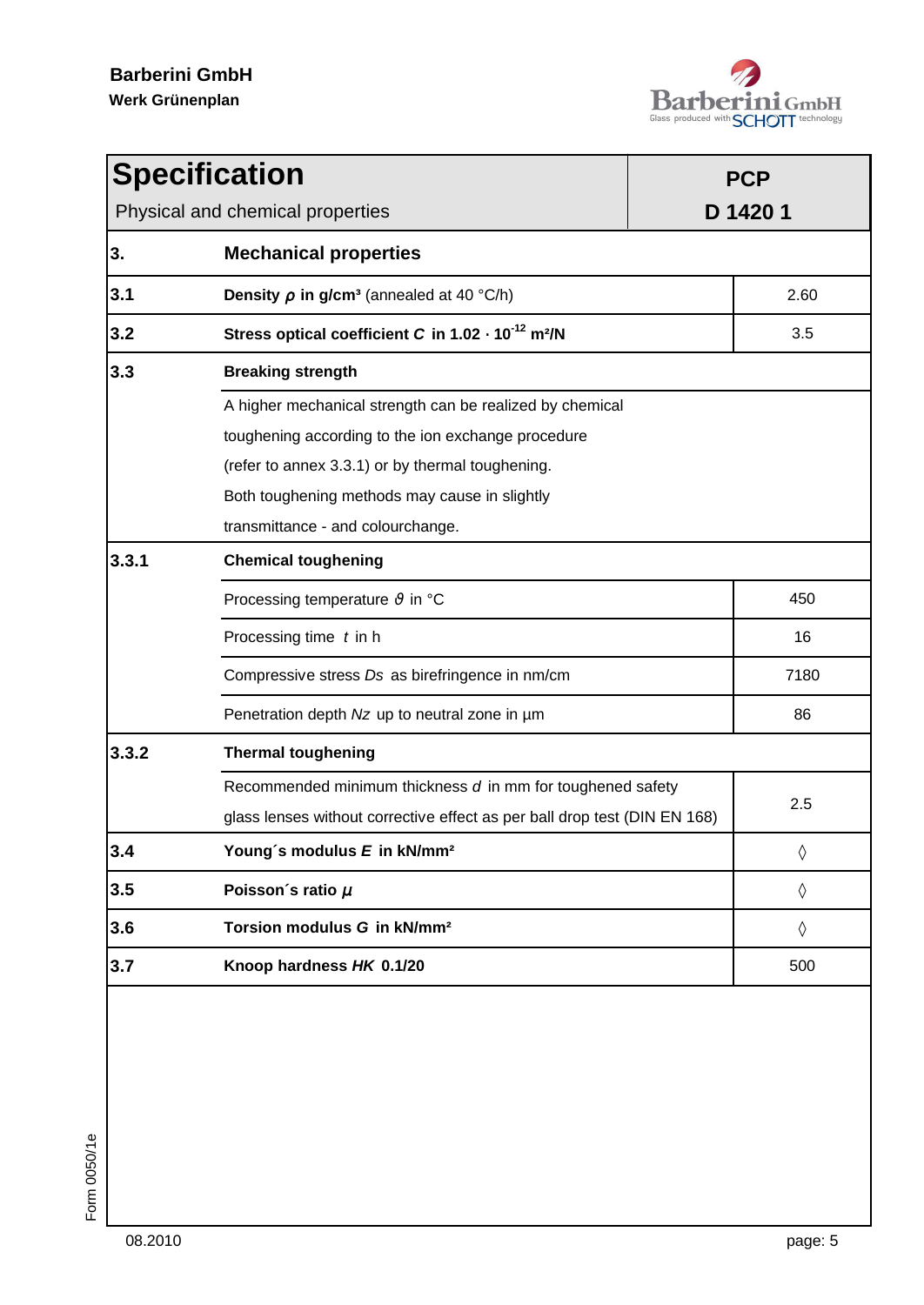

| <b>Specification</b> |                                                                                | <b>PCP</b>       |                  |  |  |
|----------------------|--------------------------------------------------------------------------------|------------------|------------------|--|--|
|                      | D 1420 1<br>Physical and chemical properties                                   |                  |                  |  |  |
| 4.                   | <b>Chemical properties</b>                                                     |                  |                  |  |  |
| 4.1                  | Hydrolytic resistance acc. to DIN ISO 719                                      |                  |                  |  |  |
|                      |                                                                                | Hydrolytic class | HGB <sub>3</sub> |  |  |
|                      | Equivalent of alkali (Na <sub>2</sub> O) per gram of glass grains in $\mu$ g/g |                  | 137              |  |  |
| 4.2                  | Acid resistance acc. to DIN 12 116                                             |                  |                  |  |  |
|                      |                                                                                | Acid class       | S <sub>2</sub>   |  |  |
|                      | Half surface weight loss after 6 hours in mg/dm <sup>2</sup>                   |                  | 1.11             |  |  |
| 4.3                  | Alkali resistance acc. to DIN ISO 695                                          |                  |                  |  |  |
|                      |                                                                                | Class            | A <sub>2</sub>   |  |  |
|                      | Surface weight loss after 3 hours in mg/dm <sup>2</sup>                        |                  | 120              |  |  |
| 4.4                  | <b>Hazardous Substances</b>                                                    |                  |                  |  |  |
|                      | EC-directive 2002/95/EC (RoHS-directive)                                       |                  | on request       |  |  |
|                      |                                                                                |                  |                  |  |  |
| 5.                   | <b>Electrical properties</b>                                                   |                  | disregard        |  |  |
|                      |                                                                                |                  |                  |  |  |
| 6.                   | <b>Other properties</b>                                                        |                  | disregard        |  |  |
|                      |                                                                                |                  |                  |  |  |
| 7.                   | Annex (diagrams, curves)                                                       |                  |                  |  |  |
|                      |                                                                                |                  |                  |  |  |
|                      |                                                                                |                  |                  |  |  |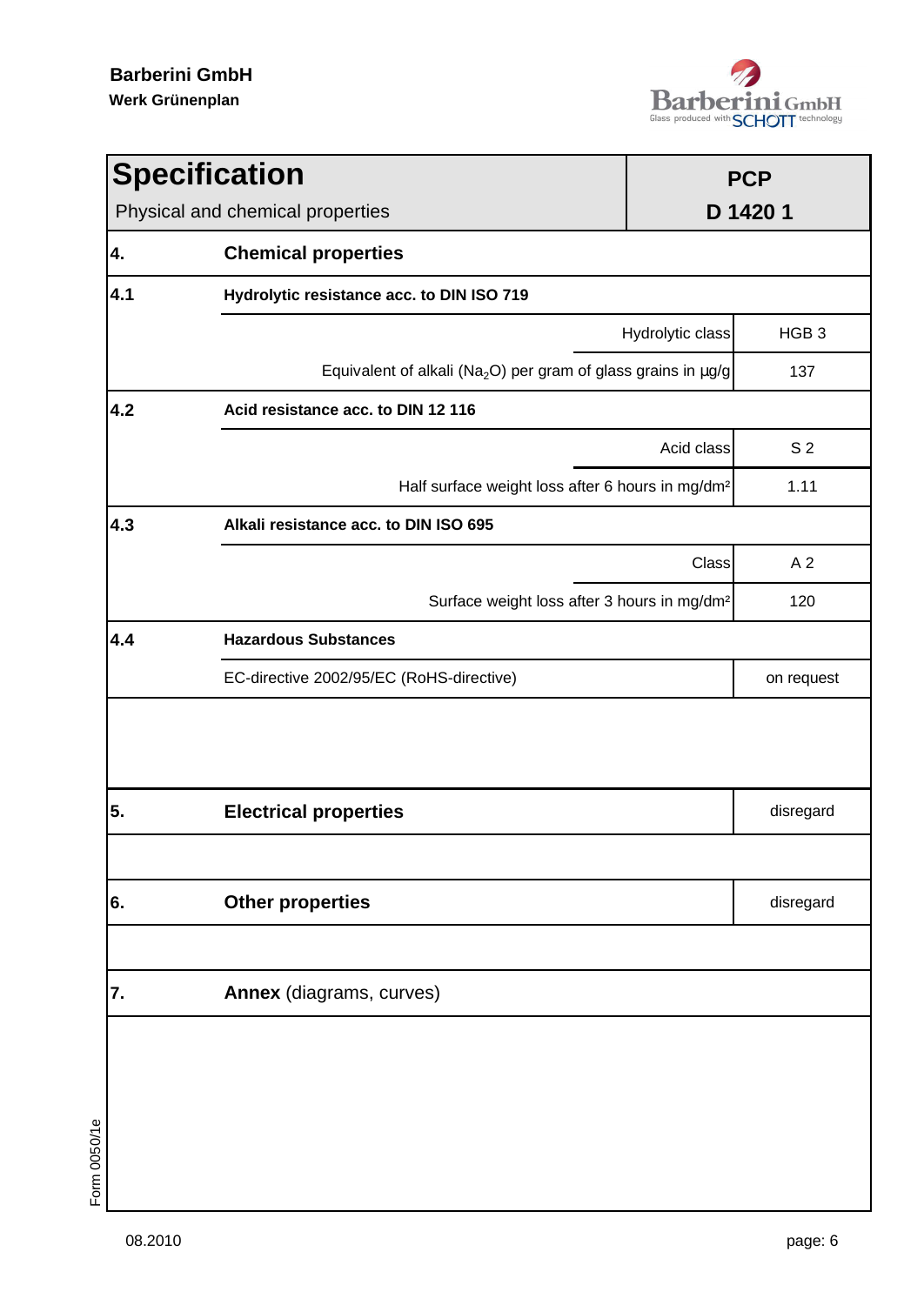## **Spectral Transmittance**

**Type of Glass: S 4020**



Thickness: 2.00 mm

page: 7

Werk Grünenplan **Werk Grünenplan Barberini GmbH Barberini GmbH**

Annex 1.2.1.1

Annex 1.2.1.1

**Barberini GmbH**<br>Barberini GmbH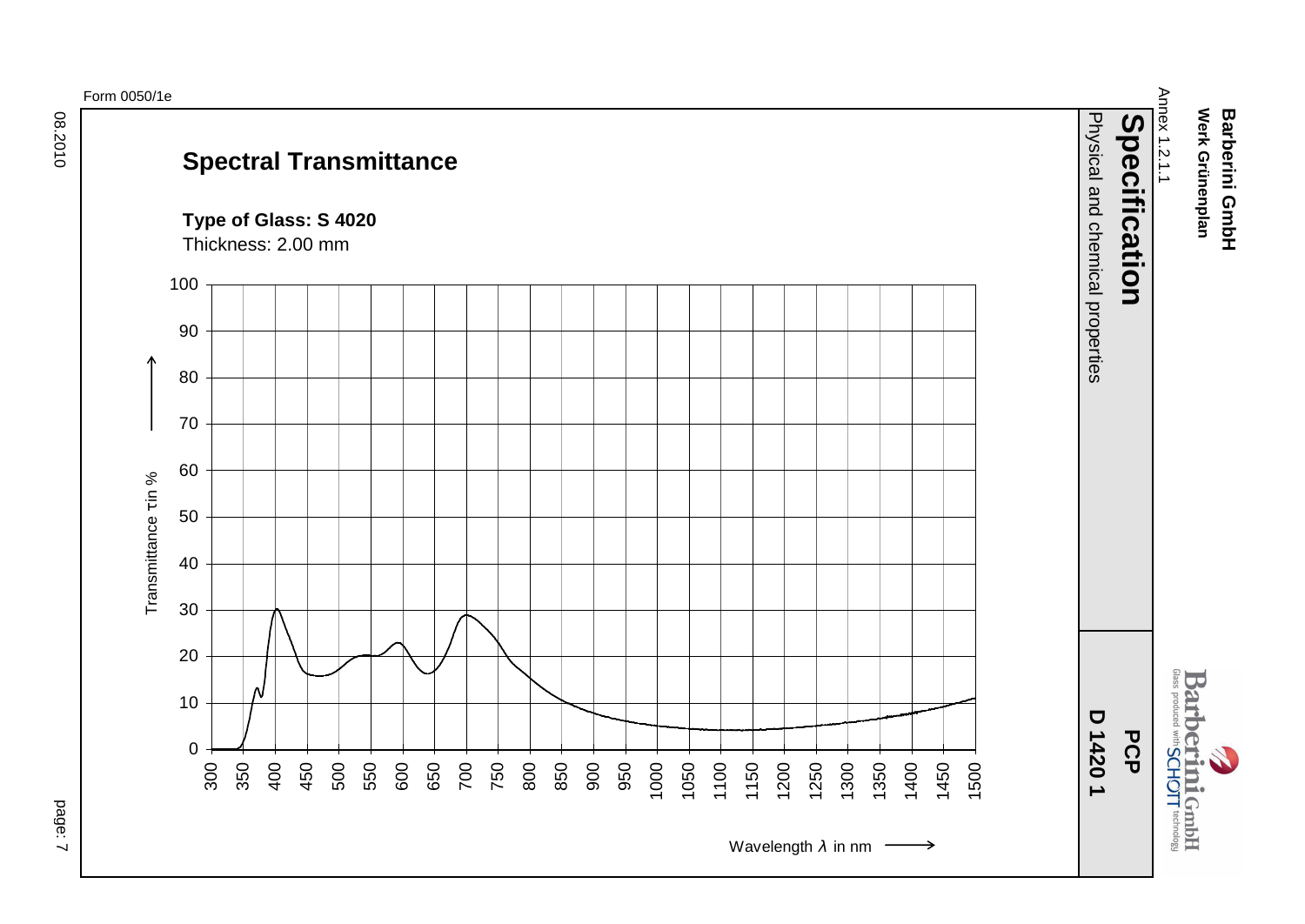08.2010

## **Chromaticity Coordinates**

**Type of Glass: S 4020**



Thickness: 2.0 mm

page: 8

Werk Grünenplan **Barberini GmbH Werk Grünenplan Barberini GmbH**

Annex 1.3.2

Annex 1.3.2